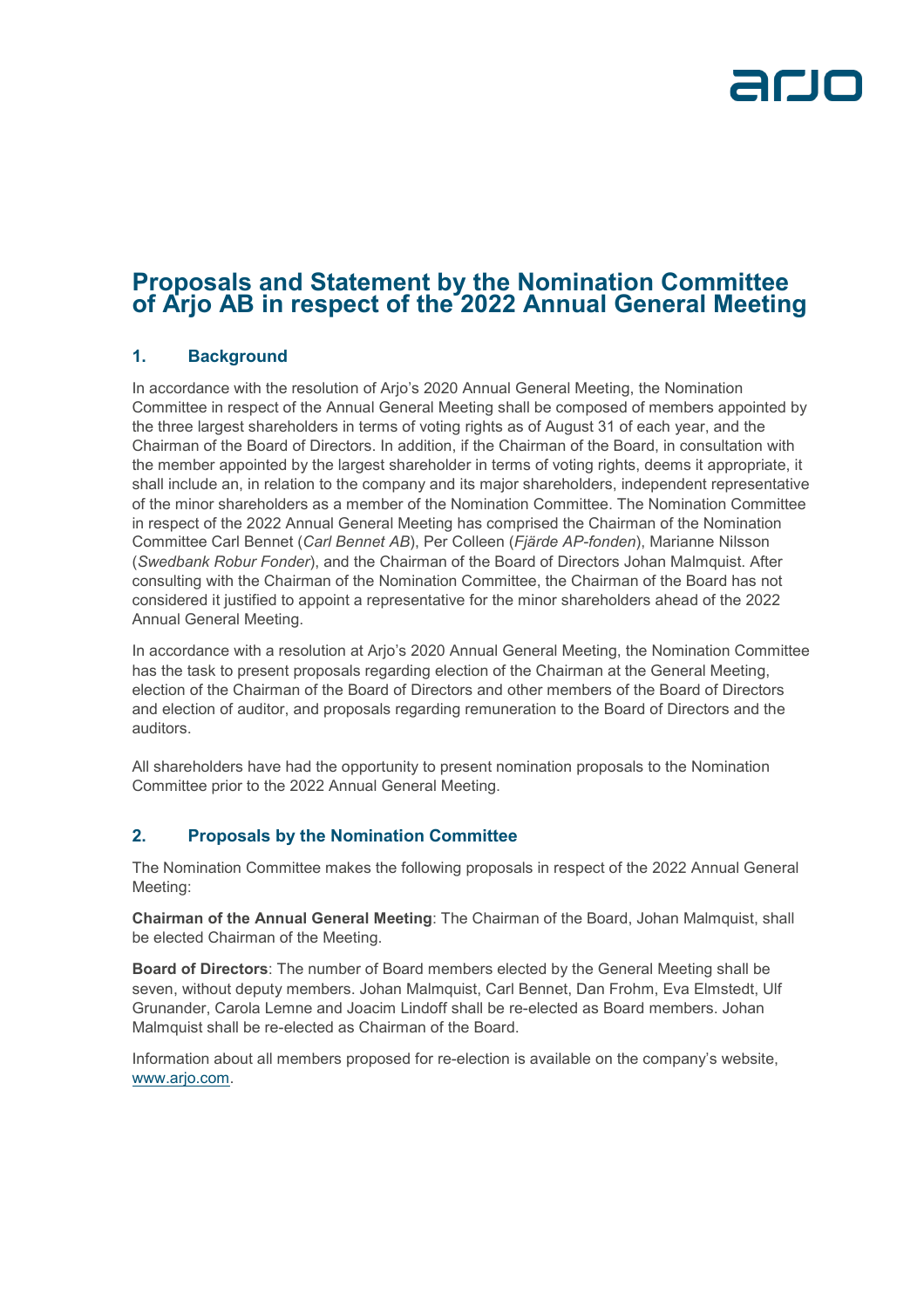**Board and Committee fees**: Board fees, excluding remuneration for Committee work, shall be paid in a total of SEK 4,775,000, of which SEK 1,525,000 (1,475,000) to the Chairman and SEK 650,000 (630,000) to each of the other Board members elected by the General Meeting who are not employees of the Group. Work in the Audit Committee shall be compensated with SEK 270,000 (260,000) to the Chairman and SEK 135,000 (130,000) to each of the other members, and work in the Remuneration Committee shall be compensated with SEK 145,000 (140,000) to the Chairman and SEK 103,000 (100,000) to each of the other members.

**Auditor and auditor fees**: The registered auditing company Öhrlings PricewaterhouseCoopers AB shall be re-elected as auditor for the period until the end of the 2023 Annual General Meeting in accordance with the Audit Committee's recommendation. If elected, Öhrlings PricewaterhouseCoopers AB has informed that Cecilia Andrén Dorselius will be auditor-in-charge. Fees to the auditor shall be paid in accordance with approved invoices.

## **3. Report by the Nomination Committee regarding its work prior to the 2022 Annual General Meeting**

Ahead of the 2022 Annual General Meeting, the Nomination Committee has held two meetings at which minutes were kept. In addition, the members of the Nomination Committee have had ongoing contact and maintained further dialogue by telephone between the meetings.

The Nomination Committee has addressed all matters that the Nomination Committee must address according to the Swedish Corporate Governance Code (the "Code"), which is further described below. Furthermore, in order for the company to be able to fulfil its information obligations towards the shareholders, the Nomination Committee has informed the company of how the work of the Nomination Committee has been conducted and of the proposals the Nomination Committee has decided to submit.

As a basis for its work, the Nomination Committee has reviewed the annual accounts for the company's operations in 2021. Further, the Nomination Committee has reviewed nomination proposals received and the evaluation made of the Board and its work. The result of the evaluation has been presented in its entirety to the Nomination Committee. In addition, the Nomination Committee has interviewed one of the current Board members elected by the General Meeting.

In addition, the Nomination Committee has been informed of the Audit Committee's evaluation of the cooperation with the currently elected auditing firm and the Audit Committee's advocated proposal for election of auditor.

No remuneration has been paid to the members of the Nomination Committee.

#### **4. Statement by the Nomination Committee on the proposed Board of Directors**

The Board's evaluation, which the Nomination Committee has reviewed, shows that the current Board members represent a broad spectrum of expertise with sound industry knowledge, extensive financial know-how and knowledge regarding international conditions and markets. The evaluation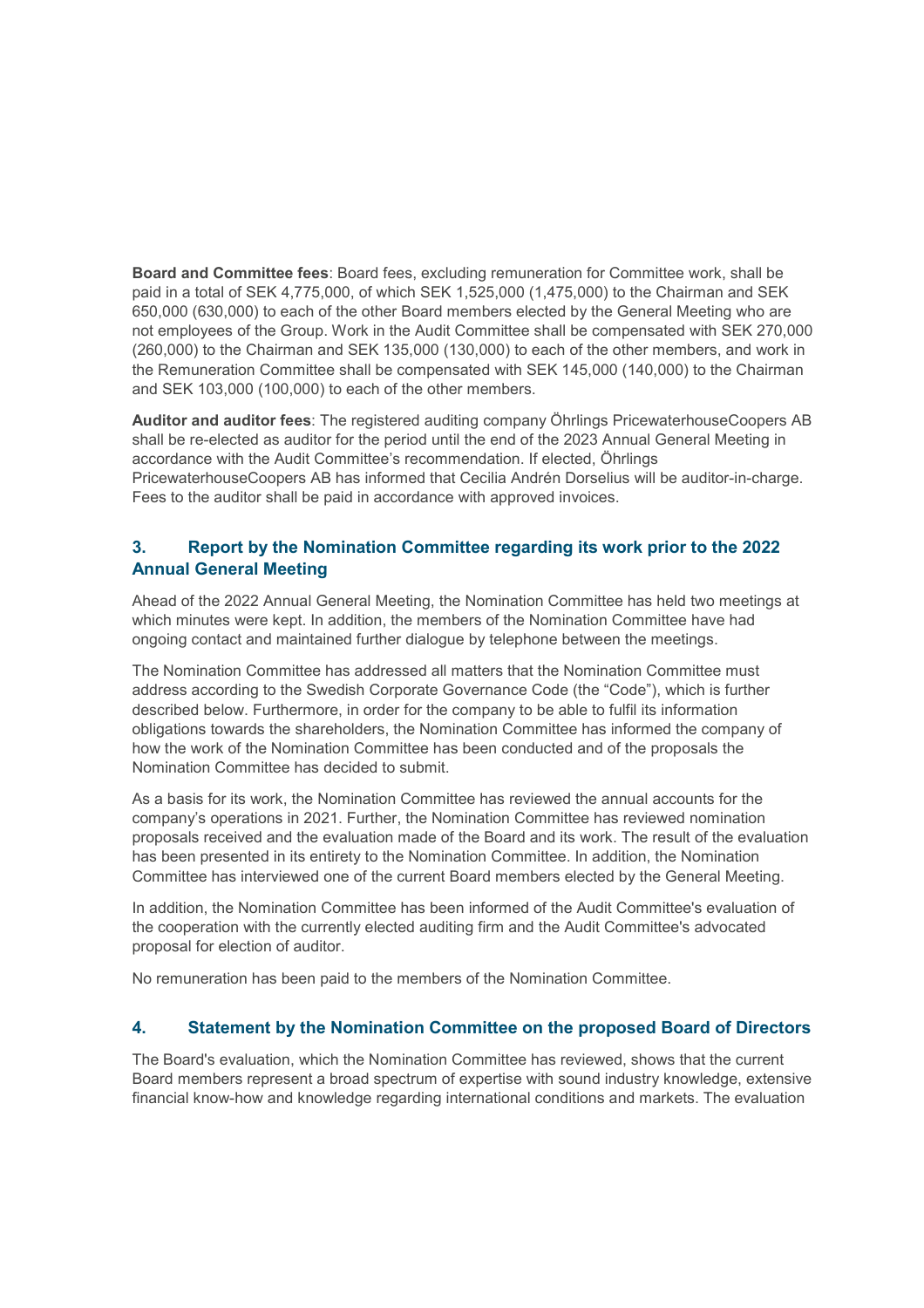also showed that the attendance rate at Board meetings was high and that all Board members demonstrated a high level of commitment.

Based on the result of the evaluation reviewed by the Nomination Committee, and the demands placed on the Board as a result of Arjo's position and future focus, the Nomination Committee proposes that the number of Board members elected by the General Meeting shall be seven.

All Board members have declared themselves available for re-election to the Board.

The Nomination Committee has proposed that all members be re-elected: Johan Malmquist, Carl Bennet, Dan Frohm, Eva Elmstedt, Ulf Grunander, Carola Lemne and Joacim Lindoff, and that Johan Malmquist is re-elected as the Chairman of the Board. The Nomination Committee's assessment is that the Board members together possess solid skills and experience, well adapted for the company and that Johan Malmquist, with his significant experience of the company and Board work, has proved to be and will continue to be well suited to organize and lead the Board's work.

In summary, the proposed Board of Directors is deemed to have the size, versatility and breadth of expertise, experience and background required and is appropriate with regard to the company's operations, phase of development and other relevant circumstances, including relevant sustainability aspects. The Nomination Committee applies rule 4.1 of the Code as diversity policy in the development of the proposal to the Board and is of the opinion that the proposal entails a Board composition that will continue to be appropriate to the company's operations, phase of development and other relevant circumstances as well as exhibit diversity and breadth with regard to the Board members' qualifications, experience and background, as set out in rule 4.1 of the Code.

The Nomination Committee strives for equal gender distribution on the Board, which are given specific attention in relation to election of new Board members. The proposed Board members comprise two women and five men (equivalent to approximately 28.6 and 71.4 per cent, respectively).

As per 10 June 2021, the percentage of women on all Swedish listed company Boards amounted to 34.8 per cent (39,2 per cent in the so-called Large Cap companies) (incl. CEOs who are members of the Boards)<sup>[1](#page-2-0)</sup>. In April 2014, the Swedish Corporate Governance Board published certain aspiration levels concerning gender distribution in the Boards of listed companies, namely at least 40 per cent of each gender after General Meetings held in 2020 and at least 35 per cent of each gender in major companies after the General Meetings in 2017 (in both cases exclusively of employee representatives). The percentage level of women in the Board of Arjo, as proposed by the Nomination Committee, is thus lower than the abovementioned aspiration levels and the Nomination Committee wants to emphasize the importance that future Nomination Committees

 $\overline{a}$ 

<span id="page-2-0"></span><sup>&</sup>lt;sup>1</sup> Statistics compiled by SIS Ägarservice on behalf of the Swedish Corporate Governance Board (refers to Board members elected at General Meetings):

https://www.bolagsstyrning.se/UserFiles/Archive/3951/Statistik\_konsfordelning\_i\_bolagsstyrelser\_2021-06-10.pdf